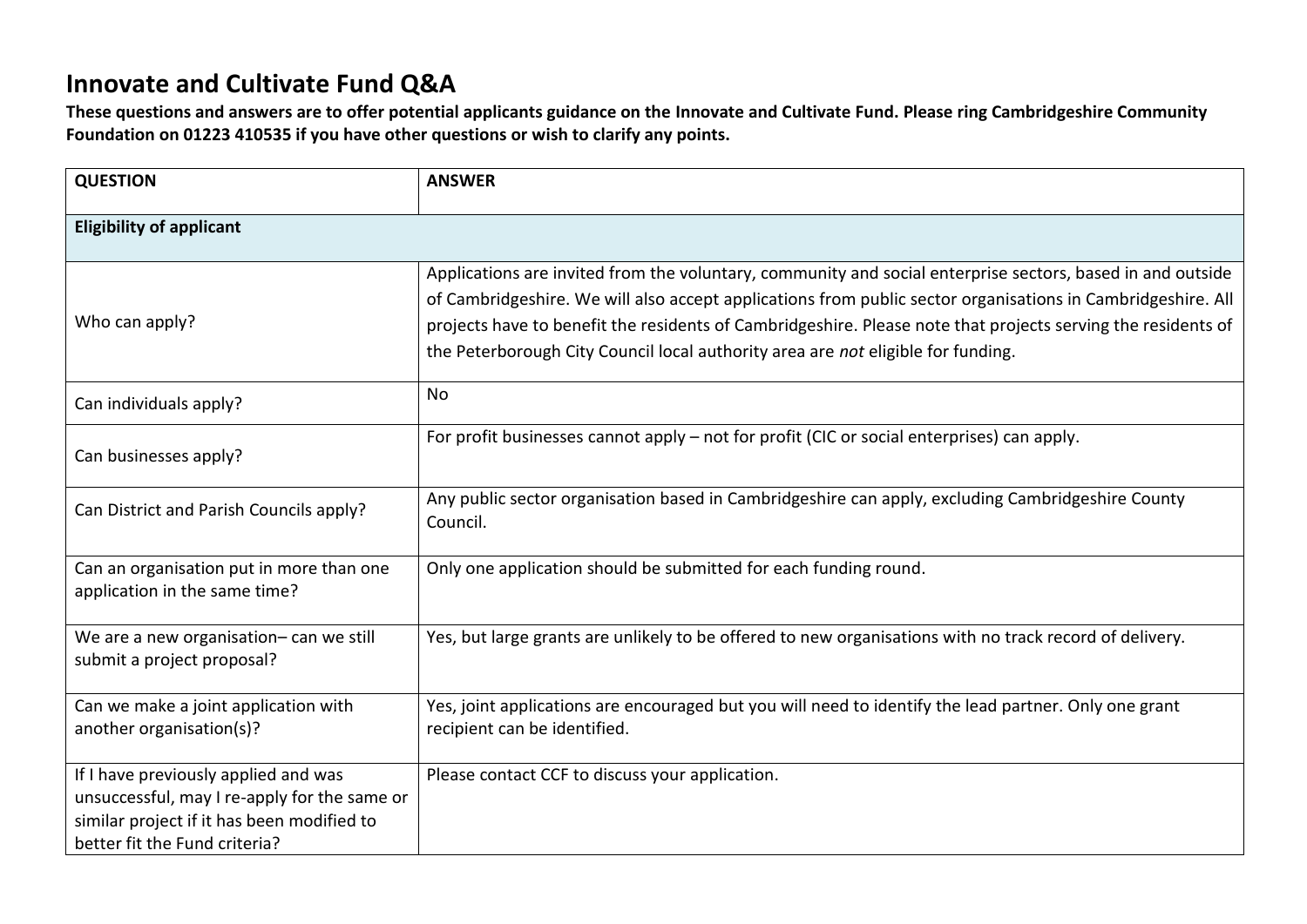| <b>Eligibility of project</b>                                                                                    |                                                                                                                                                                                                                                                                                                                                                                                                                                                                                                                                                                                                                                                                                                                                                                                                                                                                                                                                                                                                                                                                                                                                                                                                |
|------------------------------------------------------------------------------------------------------------------|------------------------------------------------------------------------------------------------------------------------------------------------------------------------------------------------------------------------------------------------------------------------------------------------------------------------------------------------------------------------------------------------------------------------------------------------------------------------------------------------------------------------------------------------------------------------------------------------------------------------------------------------------------------------------------------------------------------------------------------------------------------------------------------------------------------------------------------------------------------------------------------------------------------------------------------------------------------------------------------------------------------------------------------------------------------------------------------------------------------------------------------------------------------------------------------------|
| Can projects apply if the proposal benefits<br>residents outside Cambridgeshire as well as<br>within the County? | Grant awards cannot be used to offer direct support to non-county residents.                                                                                                                                                                                                                                                                                                                                                                                                                                                                                                                                                                                                                                                                                                                                                                                                                                                                                                                                                                                                                                                                                                                   |
| Can an Innovate and Cultivate grant be used<br>as a match for another funding bid we are<br>developing?          | Provided the outcomes for Cambridgeshire County Council are clearly defined and costed this may<br>acceptable. You would need to flag this up in the Application Form.                                                                                                                                                                                                                                                                                                                                                                                                                                                                                                                                                                                                                                                                                                                                                                                                                                                                                                                                                                                                                         |
| Does the Innovate and Cultivate Fund offer<br>grants for continuation funding of an<br>existing project?         | The Fund does not offer continuation funding to existing projects whose sources of funding are ending.<br>The Fund is for projects which are new or have new elements. Existing projects or programmes that wish<br>to expand into new areas, or work in new ways with new groups of people, are welcome to apply.                                                                                                                                                                                                                                                                                                                                                                                                                                                                                                                                                                                                                                                                                                                                                                                                                                                                             |
| Would a grant from the Innovate and<br>Cultivate Fund count as State Aid?                                        | As the Innovate and Cultivate Fund is awarded from Cambridgeshire County Council, a grant could count<br>as State Aid.<br>An approved EU mechanism for State Aid is the de minimis regulation, based on the Commission's view<br>that small amounts of aid are unlikely to distort competition. The De Minimis Regulation allows small<br>amounts of aid - less than €200,000 over 3 rolling years - to be given to an undertaking for a wide range<br>of purposes. If you use this mechanism, you do not need to notify or get approval, but records of aid<br>granted must be kept.<br>As part of the Innovate and Cultivate Fund application process applicants need to quantify how much, if<br>any, State Aid they have already received and whether any exemptions can be applied. If an organisation<br>has already reached or exceeded de minimis or if an Innovate and Cultivate Fund grant would result in de<br>minimis being exceeded, the matter needs to be discussed.<br>A general introduction to State Aid rules can be found at this link.<br>https://www.gov.uk/government/uploads/system/uploads/attachment_data/file/443686/BIS-15-417-<br>state-aid-the-basics-guide.pdf |
| Are business loans funded through the<br>scheme as well as grants?                                               | <b>No</b>                                                                                                                                                                                                                                                                                                                                                                                                                                                                                                                                                                                                                                                                                                                                                                                                                                                                                                                                                                                                                                                                                                                                                                                      |